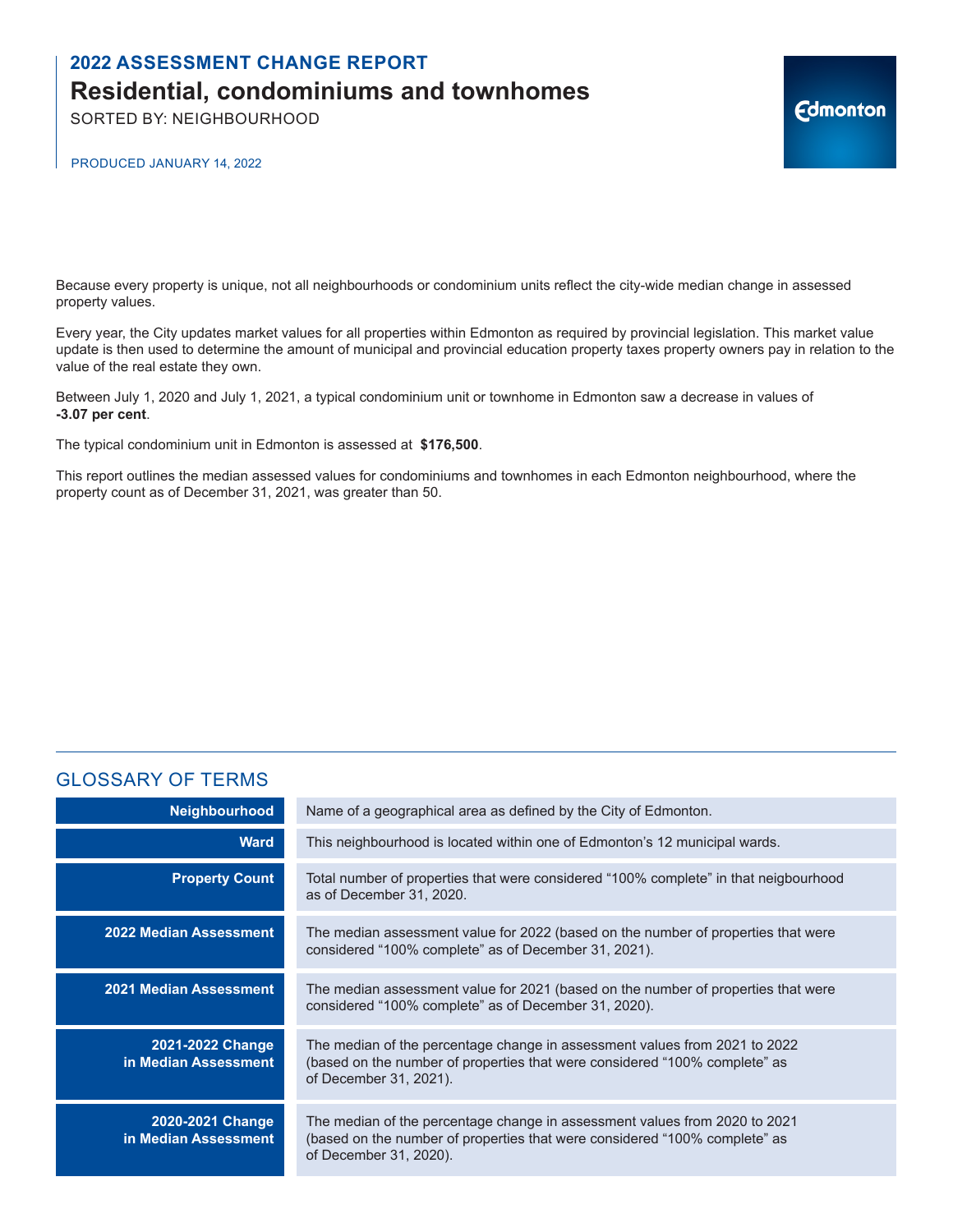SORTED BY: NEIGHBOURHOOD

PRODUCED JANUARY 14, 2022

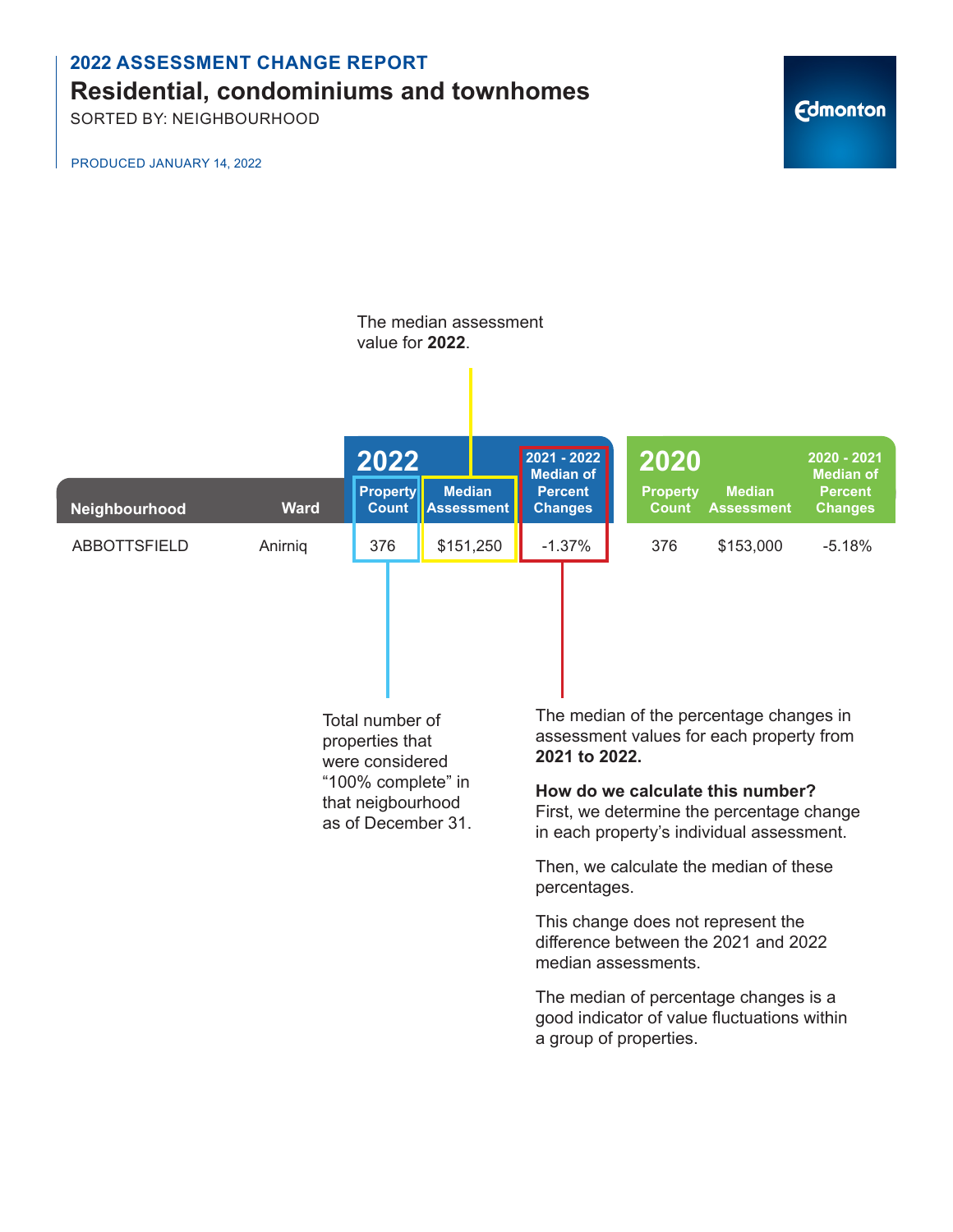SORTED BY: NEIGHBOURHOOD

#### PRODUCED JANUARY 14, 2022

| Neighbourhood                       | <b>Ward</b>                | 2022<br><b>Property</b><br><b>Count</b> | <b>Median</b><br><b>Assessment</b> | 2021 - 2022<br><b>Median of</b><br><b>Percent</b><br><b>Change</b> | 2021<br><b>Property</b><br><b>Count</b> | <b>Median</b><br><b>Assessment</b> | $2020 - 2021$<br><b>Median of</b><br><b>Percent</b><br><b>Change</b> |
|-------------------------------------|----------------------------|-----------------------------------------|------------------------------------|--------------------------------------------------------------------|-----------------------------------------|------------------------------------|----------------------------------------------------------------------|
| ABBOTTSFIELD                        | Métis                      | 376                                     | \$137,000                          | 0.00%                                                              | 376                                     | \$136,000                          | $-5.99%$                                                             |
| <b>ALBANY</b>                       | Anirniq                    | 350                                     | \$183,000                          | $-4.86%$                                                           | 350                                     | \$194,000                          | $-0.72%$                                                             |
| ALBERTA AVENUE                      | Métis                      | 117                                     | \$272,000                          | 1.48%                                                              | 109                                     | \$267,000                          | $-1.13%$                                                             |
| ALDERGROVE                          | Nakota Isga                | 488                                     | \$163,000                          | $-1.79%$                                                           | 488                                     | \$167,500                          | $-3.87%$                                                             |
| <b>ALLARD</b>                       | Ipiihkoohkanip-<br>jaohtsi | 537                                     | \$181,500                          | $-5.67%$                                                           | 532                                     | \$186,000                          | $-1.84%$                                                             |
| ALLENDALE                           | Papastew                   | 61                                      | \$382,000                          | 4.38%                                                              | 56                                      | \$357,250                          | $-2.42%$                                                             |
| AMBLESIDE                           | Pihêsiwin                  | 990                                     | \$194,500                          | $-2.23%$                                                           | 990                                     | \$201,000                          | $-0.82%$                                                             |
| <b>ASPEN GARDENS</b>                | Papastew                   | 139                                     | \$117,500                          | $-1.79%$                                                           | 139                                     | \$121,000                          | 0.43%                                                                |
| <b>ATHLONE</b>                      | Anirnig                    | 111                                     | \$234,500                          | 2.40%                                                              | 97                                      | \$228,500                          | $-4.12%$                                                             |
| <b>AVONMORE</b>                     | Métis                      | 89                                      | \$306,500                          | $-3.44%$                                                           | 89                                      | \$314,000                          | $-0.70%$                                                             |
| <b>BALWIN</b>                       | Tastawiyiniwak             | 113                                     | \$69,500                           | 1.19%                                                              | 111                                     | \$71,000                           | 0.00%                                                                |
| <b>BANNERMAN</b>                    | Dene                       | 593                                     | \$138,000                          | $-2.72%$                                                           | 593                                     | \$144,000                          | $-3.78%$                                                             |
| <b>BARANOW</b>                      | Anirniq                    | 739                                     | \$182,500                          | $-4.54%$                                                           | 739                                     | \$192,000                          | $-2.35%$                                                             |
| <b>BATURYN</b>                      | Tastawiyiniwak             | 386                                     | \$166,500                          | 0.00%                                                              | 386                                     | \$168,500                          | $-4.52%$                                                             |
| <b>BEACON HEIGHTS</b>               | Métis                      | 84                                      | \$59,000                           | $-7.66%$                                                           | 84                                      | \$60,000                           | $-3.24%$                                                             |
| <b>BEARSPAW</b>                     | Ipiihkoohkanip-<br>iaohtsi | 258                                     | \$278,500                          | 0.91%                                                              | 258                                     | \$255,000                          | $-2.41%$                                                             |
| <b>BEAUMARIS</b>                    | Tastawiyiniwak             | 621                                     | \$191,500                          | $-1.81%$                                                           | 621                                     | \$194,500                          | 0.27%                                                                |
| <b>BELGRAVIA</b>                    | Papastew                   | 254                                     | \$359,750                          | $-3.17%$                                                           | 254                                     | \$376,000                          | 0.09%                                                                |
| <b>BELLE RIVE</b>                   | Tastawiyiniwak             | 153                                     | \$239,500                          | 0.30%                                                              | 126                                     | \$248,000                          | $-4.15%$                                                             |
| <b>BELMEAD</b>                      | Nakota Isga                | 518                                     | \$178,000                          | $-1.08%$                                                           | 518                                     | \$179,500                          | $-4.15%$                                                             |
| <b>BELMONT</b>                      | Dene                       | 578                                     | \$169,750                          | $-1.43%$                                                           | 578                                     | \$172,500                          | $-2.60%$                                                             |
| <b>BELVEDERE</b>                    | Dene                       | 1,013                                   | \$76,500                           | $-4.75%$                                                           | 1,012                                   | \$80,000                           | $-4.26%$                                                             |
| <b>BISSET</b>                       | Sspomitapi                 | 321                                     | \$84,000                           | $-9.34%$                                                           | 341                                     | \$93,000                           | $-3.96%$                                                             |
| <b>BLACKBURNE</b>                   | Ipiihkoohkanip-<br>iaohtsi | 198                                     | \$295,250                          | $-3.36%$                                                           | 198                                     | \$300,000                          | $-2.14%$                                                             |
| <b>BLACKMUD CREEK</b>               | Ipiihkoohkanip-<br>iaohtsi | 244                                     | \$176,500                          | $-7.21%$                                                           | 244                                     | \$189,000                          | $-1.70%$                                                             |
| <b>BLUE QUILL</b>                   | Ipiihkoohkanip-<br>iaohtsi | 543                                     | \$177,000                          | $-0.34%$                                                           | 541                                     | \$172,000                          | 0.00%                                                                |
| <b>BLUE OUILL</b><br><b>ESTATES</b> | Ipiihkoohkanip-<br>iaohtsi | 96                                      | \$191,000                          | 4.27%                                                              | 96                                      | \$182,000                          | $-7.98%$                                                             |
| <b>BONNIE DOON</b>                  | Métis                      | 441                                     | \$231,000                          | $-5.77%$                                                           | 437                                     | \$245,500                          | $-0.30%$                                                             |

NEIGHBOURHOODS WITH FEWER THAN 50 "100% COMPLETE" PROPERTIES WERE OMITTED FROM THE TABLE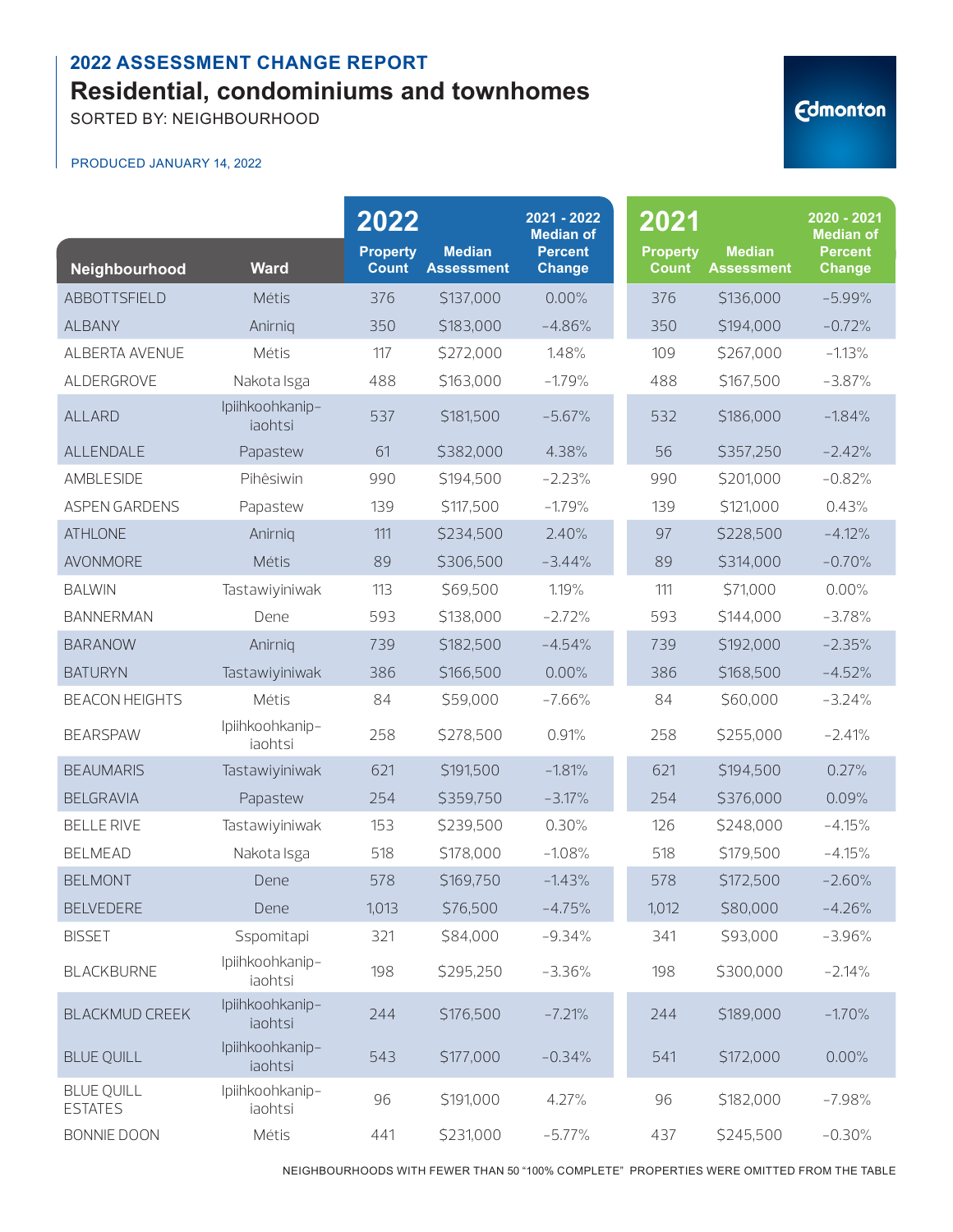SORTED BY: NEIGHBOURHOOD

#### PRODUCED JANUARY 14, 2022

| <b>Edmonton</b> |  |  |  |
|-----------------|--|--|--|
|                 |  |  |  |

|                                        |                            | 2022                            |                                    | 2021 - 2022<br><b>Median of</b> | 2021                            |                                    | 2020 - 2021<br><b>Median of</b> |
|----------------------------------------|----------------------------|---------------------------------|------------------------------------|---------------------------------|---------------------------------|------------------------------------|---------------------------------|
| Neighbourhood                          | <b>Ward</b>                | <b>Property</b><br><b>Count</b> | <b>Median</b><br><b>Assessment</b> | <b>Percent</b><br><b>Change</b> | <b>Property</b><br><b>Count</b> | <b>Median</b><br><b>Assessment</b> | <b>Percent</b><br>Change        |
| <b>BOYLE STREET</b>                    | O-day'min                  | 1,222                           | \$89,000                           | $-6.44%$                        | 1,222                           | \$95,250                           | $-2.91%$                        |
| <b>BRANDER</b><br><b>GARDENS</b>       | Pihêsiwin                  | 572                             | \$152,000                          | $-2.35%$                        | 572                             | \$156,000                          | $-2.40%$                        |
| <b>BRECKENRIDGE</b><br><b>GREENS</b>   | Nakota Isga                | 274                             | \$193,750                          | $-4.33%$                        | 274                             | \$201,500                          | 2.07%                           |
| <b>BRINTNELL</b>                       | Dene                       | 123                             | \$235,500                          | $-4.69%$                        | 123                             | \$242,000                          | $-3.99%$                        |
| <b>BRITANNIA</b><br>YOUNGSTOWN         | Nakota Isga                | 595                             | \$86,000                           | $-1.91%$                        | 591                             | \$91,000                           | $-2.31%$                        |
| <b>BULYEA HEIGHTS</b>                  | Pihêsiwin                  | 217                             | \$324,500                          | $-0.44%$                        | 217                             | \$322,000                          | $-2.42%$                        |
| CAERNARVON                             | Anirnig                    | 480                             | \$154,000                          | $-1.90%$                        | 480                             | \$150,500                          | $-4.13%$                        |
| CALDER                                 | Anirnig                    | 103                             | \$159,000                          | 3.59%                           | 102                             | \$149,250                          | $-0.70%$                        |
| CALLAGHAN                              | Ipiihkoohkanip-<br>iaohtsi | 384                             | \$261,000                          | 2.80%                           | 384                             | \$252,500                          | $-4.56%$                        |
| <b>CALLINGWOOD</b><br><b>NORTH</b>     | Sipiwiyiniwak              | 670                             | \$156,500                          | $-4.07%$                        | 670                             | \$160,500                          | $-4.25%$                        |
| CALLINGWOOD<br>SOUTH                   | Sipiwiyiniwak              | 1,279                           | \$146,500                          | $-5.40%$                        | 1,279                           | \$154,500                          | $-0.83%$                        |
| CANON RIDGE                            | Dene                       | 761                             | \$165,000                          | $-4.06%$                        | 761                             | \$173,000                          | $-2.53%$                        |
| CANORA                                 | Nakota Isga                | 452                             | \$81,500                           | $-3.74%$                        | 452                             | \$84,000                           | $-8.74%$                        |
| CANOSSA                                | Anirniq                    | 89                              | \$226,500                          | $-3.38%$                        | 89                              | \$234,500                          | $-3.98%$                        |
| CARLISLE                               | Anirnig                    | 276                             | \$162,000                          | $-1.74%$                        | 276                             | \$165,000                          | $-5.99%$                        |
| CARLTON                                | Anirnig                    | 392                             | \$225,500                          | $-4.38%$                        | 392                             | \$226,500                          | $-3.07%$                        |
| <b>CARTER CREST</b>                    | Pihêsiwin                  | 179                             | \$299,500                          | $-1.29%$                        | 179                             | \$294,500                          | $-2.42%$                        |
| CASSELMAN                              | Dene                       | 854                             | \$150,500                          | $-2.15%$                        | 854                             | \$154,000                          | $-3.81%$                        |
| <b>CENTRAL</b><br>MCDOUGALL            | O-day'min                  | 875                             | \$98,000                           | $-4.62%$                        | 875                             | \$102,500                          | $-1.27%$                        |
| CHAPPELLE AREA                         | Ipiihkoohkanip-<br>iaohtsi | 436                             | \$248,000                          | 3.84%                           | 420                             | \$237,500                          | $-3.99%$                        |
| CHARLESWORTH                           | Karhiio                    | 335                             | \$175,000                          | 0.00%                           | 335                             | \$178,000                          | $-2.90%$                        |
| <b>CLAREVIEW TOWN</b><br><b>CENTRE</b> | Dene                       | 1,361                           | \$153,500                          | $-9.47%$                        | 1,361                           | \$170,500                          | $-1.53%$                        |
| CLOVERDALE                             | Métis                      | 266                             | \$318,250                          | 0.83%                           | 261                             | \$313,500                          | 0.89%                           |
| CRAWFORD<br><b>PLAINS</b>              | Sspomitapi                 | 159                             | \$159,000                          | 0.68%                           | 159                             | \$161,000                          | $-5.83%$                        |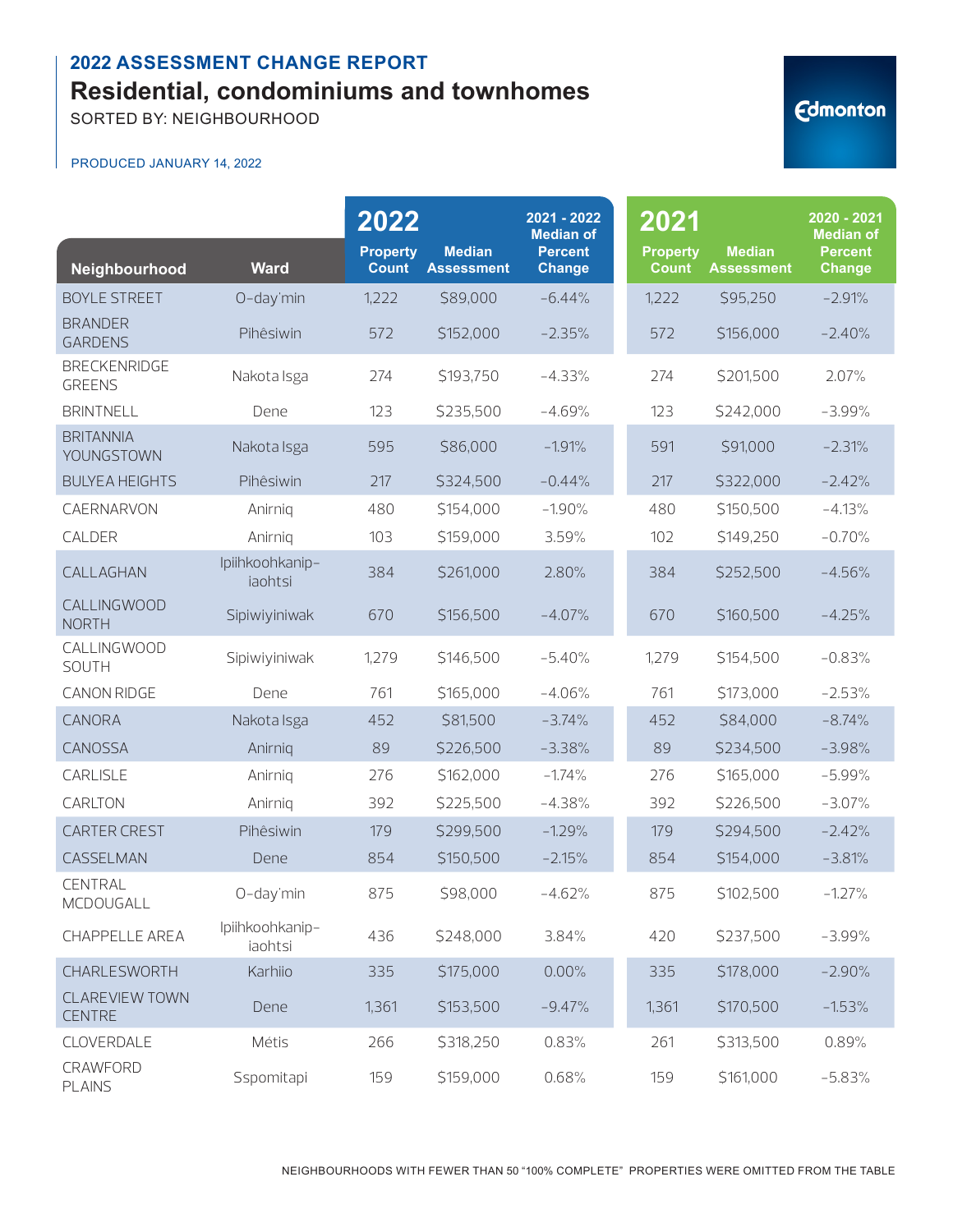SORTED BY: NEIGHBOURHOOD

#### PRODUCED JANUARY 14, 2022

| Neighbourhood                          | <b>Ward</b>                | 2022<br><b>Property</b><br><b>Count</b> | <b>Median</b><br><b>Assessment</b> | 2021 - 2022<br><b>Median of</b><br><b>Percent</b><br><b>Change</b> | 2021<br><b>Property</b><br><b>Count</b> | <b>Median</b><br><b>Assessment</b> | 2020 - 2021<br><b>Median of</b><br><b>Percent</b><br><b>Change</b> |
|----------------------------------------|----------------------------|-----------------------------------------|------------------------------------|--------------------------------------------------------------------|-----------------------------------------|------------------------------------|--------------------------------------------------------------------|
| CROMDALE                               | Métis                      | 549                                     | \$114,000                          | $-6.86%$                                                           | 549                                     | \$122,000                          | $-3.57%$                                                           |
| <b>CRYSTALLINA</b><br><b>NERA WEST</b> | Tastawiyiniwak             | 339                                     | \$241,500                          | $-1.18%$                                                           | 322                                     | \$204,500                          | $-1.36%$                                                           |
| CUMBERLAND                             | Anirnig                    | 253                                     | \$154,000                          | $-5.71%$                                                           | 253                                     | \$164,000                          | $-1.85%$                                                           |
| CY BECKER                              | Dene                       | 86                                      | \$286,000                          | 3.67%                                                              | 74                                      | \$274,500                          | $-3.69%$                                                           |
| <b>DALY GROVE</b>                      | Sspomitapi                 | 230                                     | \$158,000                          | $-7.51%$                                                           | 230                                     | \$166,500                          | $-3.86%$                                                           |
| <b>DECHENE</b>                         | Sipiwiyiniwak              | 67                                      | \$329,500                          | $-3.73%$                                                           | 67                                      | \$339,000                          | 3.58%                                                              |
| <b>DONSDALE</b>                        | Sipiwiyiniwak              | 196                                     | \$175,000                          | $-3.08%$                                                           | 195                                     | \$175,500                          | $-6.92%$                                                           |
| <b>DOWNTOWN</b>                        | O-day'min                  | 5,671                                   | \$238,000                          | $-6.69%$                                                           | 5,671                                   | \$257,000                          | $-5.00%$                                                           |
| <b>DUGGAN</b>                          | Papastew                   | 123                                     | \$170,000                          | $-2.06%$                                                           | 123                                     | \$174,000                          | $-2.43%$                                                           |
| <b>DUNLUCE</b>                         | Anirnig                    | 345                                     | \$161,000                          | $-0.62%$                                                           | 345                                     | \$162,000                          | $-4.41%$                                                           |
| <b>EASTWOOD</b>                        | Métis                      | 275                                     | \$80,000                           | $-4.42%$                                                           | 272                                     | \$85,000                           | 0.48%                                                              |
| <b>EAUX CLAIRES</b>                    | Tastawiyiniwak             | 636                                     | \$157,500                          | $-6.75%$                                                           | 626                                     | \$167,250                          | $-0.37%$                                                           |
| <b>EBBERS</b>                          | Dene                       | 150                                     | \$179,000                          | $-0.61%$                                                           | 150                                     | \$180,250                          | 1.19%                                                              |
| <b>EDGEMONT</b>                        | Sipiwiyiniwak              | 214                                     | \$296,000                          | 3.97%                                                              | 189                                     | \$276,500                          | $-2.18%$                                                           |
| <b>EKOTA</b>                           | Karhiio                    | 197                                     | \$156,000                          | $-0.98%$                                                           | 197                                     | \$155,000                          | $-5.26%$                                                           |
| <b>ELLERSLIE</b>                       | Karhiio                    | 760                                     | \$208,000                          | $-0.65%$                                                           | 760                                     | \$202,000                          | $-3.35%$                                                           |
| ELMWOOD PARK                           | Métis                      | 76                                      | \$51,500                           | $-6.42%$                                                           | 76                                      | \$55,000                           | 2.83%                                                              |
| <b>ELSINORE</b>                        | Tastawiyiniwak             | 172                                     | \$264,000                          | $-5.02%$                                                           | 172                                     | \$280,500                          | $-3.69%$                                                           |
| <b>EMPIRE PARK</b>                     | Papastew                   | 587                                     | \$161,500                          | 0.00%                                                              | 587                                     | \$154,500                          | $-3.03%$                                                           |
| <b>ERMINESKIN</b>                      | Ipiihkoohkanip-<br>iaohtsi | 1,077                                   | \$206,000                          | $-1.16%$                                                           | 1,077                                   | \$218,000                          | $-4.41%$                                                           |
| <b>EVANSDALE</b>                       | Tastawiyiniwak             | 444                                     | \$106,500                          | $-8.09%$                                                           | 444                                     | \$110,250                          | $-4.27%$                                                           |
| <b>FALCONER</b><br><b>HEIGHTS</b>      | Pihêsiwin                  | 151                                     | \$326,000                          | $-0.76%$                                                           | 151                                     | \$338,500                          | $-3.64%$                                                           |
| FOREST HEIGHTS                         | Métis                      | 95                                      | \$217,500                          | $-0.91%$                                                           | 95                                      | \$219,500                          | $-0.45%$                                                           |
| <b>FRASER</b>                          | Dene                       | 235                                     | \$97,500                           | $-4.91%$                                                           | 235                                     | \$84,000                           | $-5.50%$                                                           |
| <b>FULTON PLACE</b>                    | Métis                      | 104                                     | \$242,500                          | $-2.71%$                                                           | 104                                     | \$248,750                          | $-3.08%$                                                           |
| GARNEAU                                | Papastew                   | 1,559                                   | \$248,000                          | $-3.86%$                                                           | 1,559                                   | \$253,000                          | $-2.50%$                                                           |
| <b>GLASTONBURY</b>                     | Sipiwiyiniwak              | 1,086                                   | \$222,000                          | $-6.94%$                                                           | 1,086                                   | \$233,000                          | $-0.63%$                                                           |
| GLENGARRY                              | Tastawiyiniwak             | 168                                     | \$119,750                          | 4.77%                                                              | 168                                     | \$117,500                          | $-5.48%$                                                           |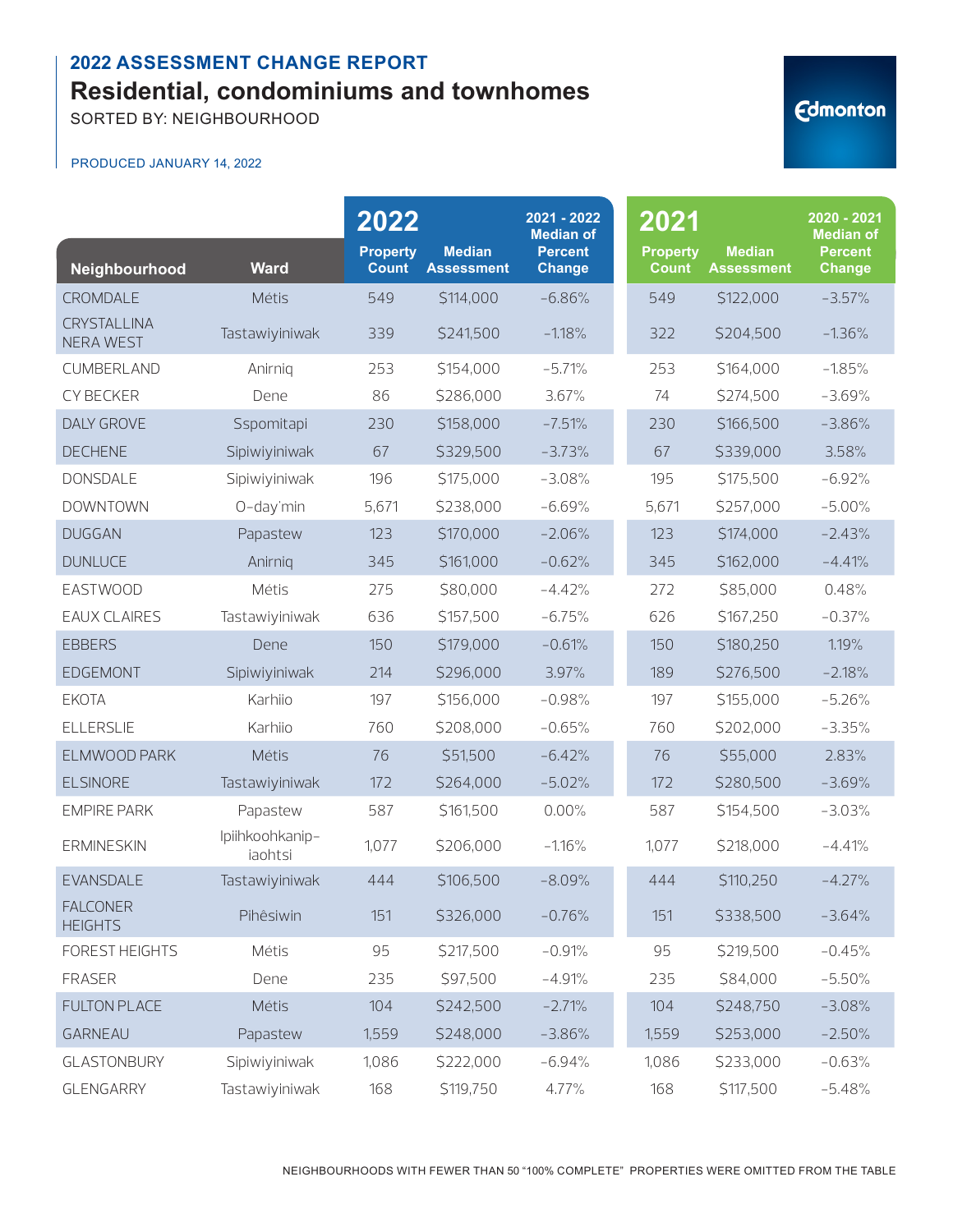SORTED BY: NEIGHBOURHOOD

#### PRODUCED JANUARY 14, 2022

| Neighbourhood                                        | <b>Ward</b>                | 2022<br><b>Property</b><br><b>Count</b> | <b>Median</b><br><b>Assessment</b> | 2021 - 2022<br><b>Median of</b><br><b>Percent</b><br><b>Change</b> | 2021<br><b>Property</b><br><b>Count</b> | <b>Median</b><br><b>Assessment</b> | 2020 - 2021<br><b>Median of</b><br><b>Percent</b><br><b>Change</b> |
|------------------------------------------------------|----------------------------|-----------------------------------------|------------------------------------|--------------------------------------------------------------------|-----------------------------------------|------------------------------------|--------------------------------------------------------------------|
| <b>GLENORA</b>                                       | Nakota Isga                | 363                                     | \$134,500                          | $-6.76%$                                                           | 363                                     | \$143,500                          | $-2.75%$                                                           |
| <b>GLENRIDDING</b><br><b>HEIGHTS</b>                 | Pihêsiwin                  | 121                                     | \$277,500                          | 3.05%                                                              | 86                                      | \$271,000                          | 1.86%                                                              |
| <b>GLENWOOD</b>                                      | Nakota Isga                | 725                                     | \$137,000                          | $-3.43%$                                                           | 721                                     | \$142,500                          | $-2.01%$                                                           |
| <b>GRANVILLE</b>                                     | Sipiwiyiniwak              | 207                                     | \$264,000                          | 1.57%                                                              | 207                                     | \$261,500                          | 3.15%                                                              |
| <b>GRAYDON HILL</b>                                  | Ipiihkoohkanip-<br>iaohtsi | 101                                     | \$297,000                          | 2.93%                                                              | 96                                      | \$287,000                          | $-2.15%$                                                           |
| <b>GREENVIEW</b>                                     | Karhiio                    | 167                                     | \$156,500                          | $-3.08%$                                                           | 167                                     | \$160,500                          | $-3.60%$                                                           |
| <b>GRIESBACH</b>                                     | Anirnig                    | 774                                     | \$287,500                          | $-2.28%$                                                           | 774                                     | \$290,500                          | 0.17%                                                              |
| <b>GROVENOR</b>                                      | Nakota Isga                | 111                                     | \$303,500                          | $-1.69%$                                                           | 111                                     | \$295,000                          | 0.00%                                                              |
| <b>HADDOW</b>                                        | Pihêsiwin                  | 377                                     | \$238,500                          | $-4.31%$                                                           | 377                                     | \$235,500                          | $-0.86%$                                                           |
| <b>HAIRSINE</b>                                      | Dene                       | 475                                     | \$152,000                          | $-1.91%$                                                           | 475                                     | \$153,500                          | $-5.00%$                                                           |
| HAZELDEAN                                            | Papastew                   | 62                                      | \$165,000                          | 0.30%                                                              | 62                                      | \$163,750                          | $-6.78%$                                                           |
| HERITAGE VALLEY<br><b>TOWN CENTRE</b><br><b>AREA</b> | Ipiihkoohkanip-<br>iaohtsi | 340                                     | \$150,000                          | $-3.36%$                                                           | 340                                     | \$156,000                          | $-2.31%$                                                           |
| <b>HIGHLANDS</b>                                     | Métis                      | 50                                      | \$58,000                           | $-5.75%$                                                           | 50                                      | \$60,750                           | 0.80%                                                              |
| <b>HILLVIEW</b>                                      | Karhiio                    | 286                                     | \$168,750                          | 2.60%                                                              | 286                                     | \$176,500                          | $-3.95%$                                                           |
| <b>HODGSON</b>                                       | Pihêsiwin                  | 375                                     | \$254,000                          | $-1.33%$                                                           | 375                                     | \$252,000                          | $-1.62%$                                                           |
| HOLLICK-KENYON                                       | Dene                       | 238                                     | \$179,250                          | $-5.03%$                                                           | 238                                     | \$181,500                          | $-1.72%$                                                           |
| <b>HOMESTEADER</b>                                   | Dene                       | 371                                     | \$140,000                          | $-3.15%$                                                           | 371                                     | \$143,000                          | $-4.26%$                                                           |
| <b>HUDSON</b>                                        | Anirniq                    | 220                                     | \$148,000                          | $-2.15%$                                                           | 220                                     | \$151,000                          | $-1.15%$                                                           |
| <b>IDYLWYLDE</b>                                     | Métis                      | 154                                     | \$169,750                          | $-7.20%$                                                           | 154                                     | \$183,500                          | 0.54%                                                              |
| <b>INGLEWOOD</b>                                     | Anirnig                    | 508                                     | \$89,500                           | $-7.90%$                                                           | 504                                     | \$97,000                           | $-2.24%$                                                           |
| <b>JACKSON HEIGHTS</b>                               | Sspomitapi                 | 162                                     | \$243,000                          | $-3.25%$                                                           | 162                                     | \$249,500                          | $-4.30%$                                                           |
| <b>JAMIESON PLACE</b>                                | Sipiwiyiniwak              | 131                                     | \$277,000                          | 2.31%                                                              | 114                                     | \$254,500                          | $-2.98%$                                                           |
| <b>JASPER PARK</b>                                   | Sipiwiyiniwak              | 151                                     | \$174,500                          | $-4.02%$                                                           | 151                                     | \$183,000                          | $-2.64%$                                                           |
| KAMEYOSEK                                            | Karhiio                    | 442                                     | \$162,000                          | $-4.14%$                                                           | 442                                     | \$167,000                          | $-5.76%$                                                           |
| <b>KEHEEWIN</b>                                      | Ipiihkoohkanip-<br>iaohtsi | 572                                     | \$179,000                          | $-3.34%$                                                           | 572                                     | \$182,250                          | $-5.61%$                                                           |
| <b>KENSINGTON</b>                                    | Anirniq                    | 225                                     | \$215,000                          | $-7.79%$                                                           | 225                                     | \$231,500                          | $-4.85%$                                                           |
| <b>KERNOHAN</b>                                      | Dene                       | 387                                     | \$185,500                          | 0.97%                                                              | 387                                     | \$186,000                          | $-3.86%$                                                           |
| <b>KESWICK AREA</b>                                  | Pihêsiwin                  | $50\,$                                  | \$325,750                          | 3.40%                                                              | $\star$                                 | $\star$                            | $\star$                                                            |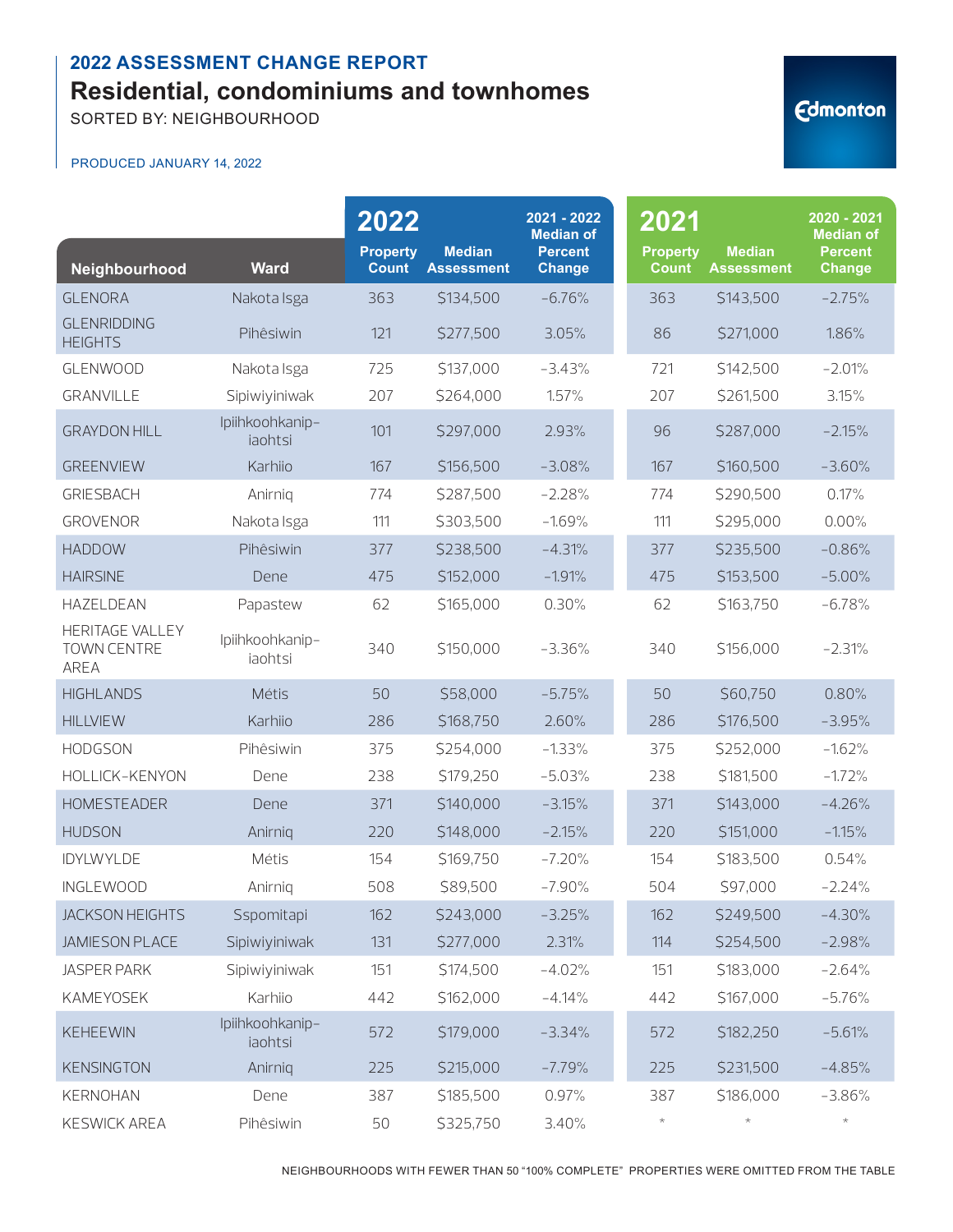SORTED BY: NEIGHBOURHOOD

#### PRODUCED JANUARY 14, 2022

| Neighbourhood              | <b>Ward</b>                | 2022<br><b>Property</b><br>Count | <b>Median</b><br><b>Assessment</b> | 2021 - 2022<br><b>Median of</b><br><b>Percent</b><br><b>Change</b> | 2021<br><b>Property</b><br><b>Count</b> | <b>Median</b><br><b>Assessment</b> | 2020 - 2021<br><b>Median of</b><br><b>Percent</b><br><b>Change</b> |
|----------------------------|----------------------------|----------------------------------|------------------------------------|--------------------------------------------------------------------|-----------------------------------------|------------------------------------|--------------------------------------------------------------------|
| <b>KILDARE</b>             | Tastawiyiniwak             | 300                              | \$124,000                          | $-4.40%$                                                           | 300                                     | \$130,000                          | $-7.14%$                                                           |
| <b>KILKENNY</b>            | Tastawiyiniwak             | 282                              | \$128,500                          | $-4.36%$                                                           | 282                                     | \$131,000                          | $-4.25%$                                                           |
| KING EDWARD<br><b>PARK</b> | Métis                      | 488                              | \$181,250                          | $-2.91%$                                                           | 485                                     | \$188,000                          | 0.81%                                                              |
| KINISKI GARDENS            | Sspomitapi                 | 128                              | \$113,000                          | $-10.12%$                                                          | 124                                     | \$123,750                          | $-6.62%$                                                           |
| <b>KIRKNESS</b>            | Dene                       | 400                              | \$188,000                          | $-2.78%$                                                           | 391                                     | \$180,000                          | $-1.52%$                                                           |
| <b>KLARVATTEN</b>          | Tastawiyiniwak             | 300                              | \$229,000                          | $-2.31%$                                                           | 300                                     | \$225,500                          | $-4.23%$                                                           |
| LAGO LINDO                 | Tastawiyiniwak             | 138                              | \$157,250                          | 0.84%                                                              | 138                                     | \$155,000                          | $-5.50%$                                                           |
| <b>LA PERLE</b>            | Nakota Isga                | 638                              | \$164,500                          | $-4.62%$                                                           | 638                                     | \$165,000                          | $-4.69%$                                                           |
| <b>LARKSPUR</b>            | Sspomitapi                 | 722                              | \$191,750                          | $-2.55%$                                                           | 722                                     | \$195,250                          | $-1.20%$                                                           |
| LAUREL                     | Sspomitapi                 | 371                              | \$265,500                          | 2.91%                                                              | 327                                     | \$250,500                          | 0.28%                                                              |
| <b>LEE RIDGE</b>           | Karhiio                    | 268                              | \$171,500                          | $-0.97%$                                                           | 268                                     | \$174,500                          | $-3.51%$                                                           |
| LEGER                      | Pihêsiwin                  | 157                              | \$290,500                          | $-1.72%$                                                           | 157                                     | \$293,000                          | 0.18%                                                              |
| <b>LORELEI</b>             | Tastawiyiniwak             | 425                              | \$165,500                          | $-2.73%$                                                           | 425                                     | \$164,000                          | $-2.86%$                                                           |
| <b>LYMBURN</b>             | Sipiwiyiniwak              | 395                              | \$162,500                          | $-1.72%$                                                           | 395                                     | \$168,000                          | $-8.75%$                                                           |
| <b>MACEWAN</b>             | Ipiihkoohkanip-<br>iaohtsi | 1,136                            | \$164,000                          | $-3.56%$                                                           | 1,136                                   | \$175,000                          | $-0.38%$                                                           |
| MACTAGGART                 | Pihêsiwin                  | 615                              | \$231,500                          | $-6.78%$                                                           | 615                                     | \$233,000                          | $-0.71%$                                                           |
| MAGRATH HEIGHTS            | Pihêsiwin                  | 363                              | \$265,500                          | $-2.16%$                                                           | 363                                     | \$280,000                          | $-0.25%$                                                           |
| <b>MALMO PLAINS</b>        | Papastew                   | 98                               | \$219,250                          | $-4.02%$                                                           | 98                                      | \$228,250                          | $-0.66%$                                                           |
| <b>MATT BERRY</b>          | Dene                       | 174                              | \$159,750                          | $-10.28%$                                                          | 174                                     | \$178,750                          | 3.52%                                                              |
| <b>MAYFIELD</b>            | Nakota Isga                | 95                               | \$96,500                           | $-6.00%$                                                           | 95                                      | \$100,500                          | $-2.66%$                                                           |
| <b>MCCAULEY</b>            | O-day'min                  | 62                               | \$217,750                          | 1.79%                                                              | 62                                      | \$219,250                          | $-0.24%$                                                           |
| <b>MCCONACHIE</b><br>AREA  | Dene                       | 534                              | \$159,000                          | $-3.58%$                                                           | 522                                     | \$163,500                          | $-1.68%$                                                           |
| MEADOWLARK<br><b>PARK</b>  | Sipiwiyiniwak              | 284                              | \$244,000                          | 1.40%                                                              | 284                                     | \$239,500                          | $-0.87%$                                                           |
| <b>MENISA</b>              | Karhiio                    | 92                               | \$139,500                          | $-1.07%$                                                           | 92                                      | \$140,000                          | $-5.08%$                                                           |
| MEYOKUMIN                  | Karhiio                    | 290                              | \$167,000                          | $-1.76%$                                                           | 290                                     | \$165,500                          | $-5.54%$                                                           |
| <b>MEYONOHK</b>            | Karhiio                    | 349                              | \$162,000                          | $-0.33%$                                                           | 349                                     | \$161,500                          | $-4.88%$                                                           |
| MICHAELS PARK              | Karhiio                    | 315                              | \$173,000                          | $-2.33%$                                                           | 305                                     | \$166,500                          | $-6.56%$                                                           |
| MILLER                     | Dene                       | 369                              | \$222,000                          | $-2.04%$                                                           | 369                                     | \$222,500                          | $-3.56%$                                                           |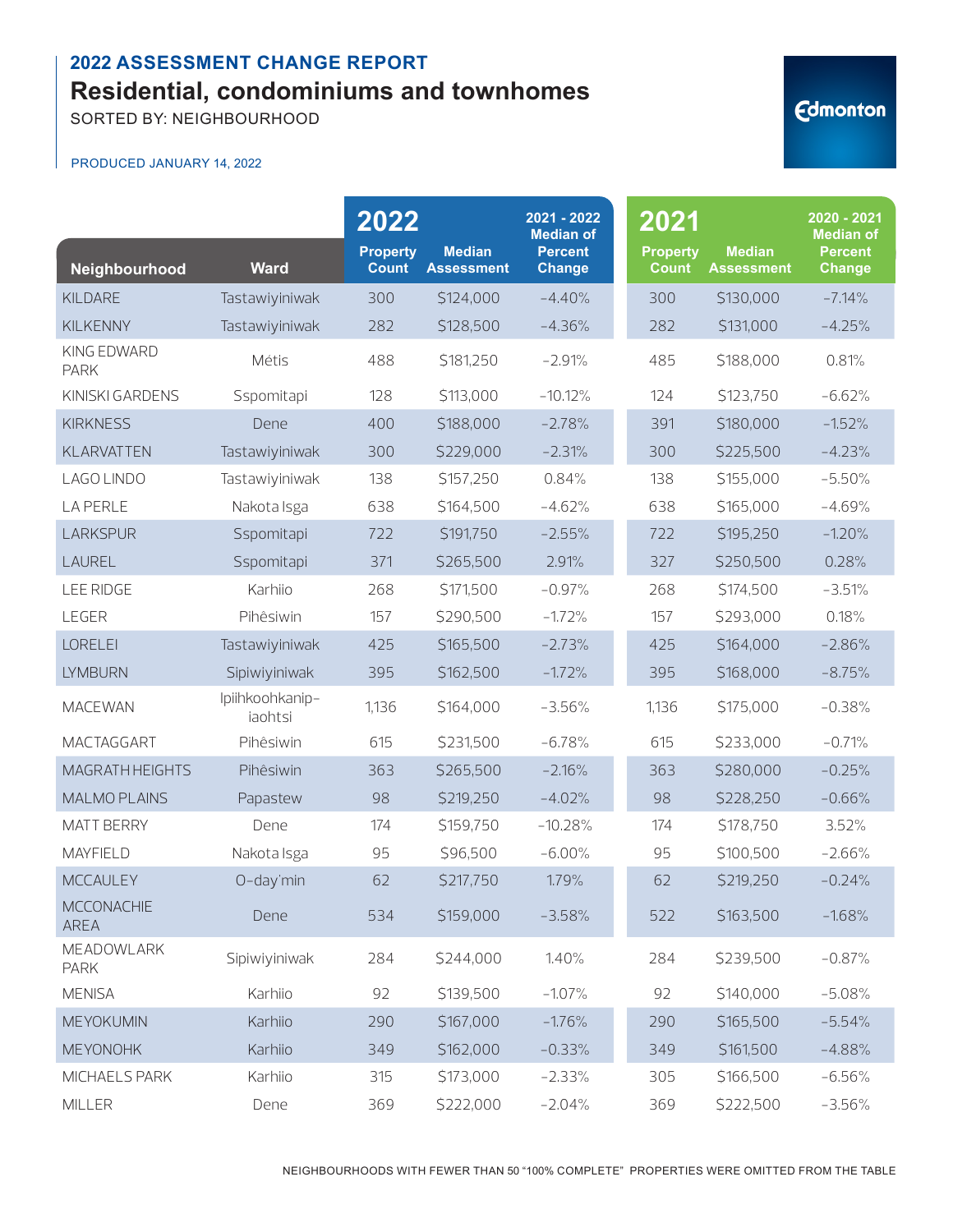SORTED BY: NEIGHBOURHOOD

#### PRODUCED JANUARY 14, 2022

| Neighbourhood                    | <b>Ward</b>                | 2022<br><b>Property</b><br><b>Count</b> | <b>Median</b><br><b>Assessment</b> | 2021 - 2022<br><b>Median of</b><br><b>Percent</b><br><b>Change</b> | 2021<br><b>Property</b><br><b>Count</b> | <b>Median</b><br><b>Assessment</b> | 2020 - 2021<br><b>Median of</b><br><b>Percent</b><br>Change |
|----------------------------------|----------------------------|-----------------------------------------|------------------------------------|--------------------------------------------------------------------|-----------------------------------------|------------------------------------|-------------------------------------------------------------|
| MILL WOODS<br><b>TOWN CENTRE</b> | Karhiio                    | 475                                     | \$150,500                          | $-8.35%$                                                           | 475                                     | \$163,000                          | $-3.88%$                                                    |
| <b>MINCHAU</b>                   | Sspomitapi                 | 131                                     | \$165,500                          | 0.00%                                                              | 131                                     | \$162,000                          | 0.00%                                                       |
| <b>MONTROSE</b>                  | Métis                      | 107                                     | \$144,000                          | $-0.95%$                                                           | 103                                     | \$102,500                          | $-0.55%$                                                    |
| <b>NEWTON</b>                    | Métis                      | 57                                      | \$108,000                          | 1.67%                                                              | 57                                      | \$112,500                          | $-1.38%$                                                    |
| NORTHMOUNT                       | Tastawiyiniwak             | 254                                     | \$144,000                          | $-0.64%$                                                           | 254                                     | \$142,000                          | $-4.56%$                                                    |
| <b>OGILVIE RIDGE</b>             | Pihêsiwin                  | 65                                      | \$343,000                          | 4.28%                                                              | 65                                      | \$333,000                          | 0.44%                                                       |
| OLESKIW                          | Sipiwiyiniwak              | 87                                      | \$477,000                          | $-9.30%$                                                           | 87                                      | \$525,500                          | $-5.89%$                                                    |
| OLIVER                           | O-day'min                  | 7,394                                   | \$176,000                          | $-4.63%$                                                           | 7,394                                   | \$188,000                          | $-2.82%$                                                    |
| ORMSBY PLACE                     | Sipiwiyiniwak              | 718                                     | \$158,000                          | $-2.35%$                                                           | 718                                     | \$162,000                          | $-5.52%$                                                    |
| <b>OTTEWELL</b>                  | Métis                      | 158                                     | \$65,500                           | $-3.75%$                                                           | 158                                     | \$68,500                           | $-4.13%$                                                    |
| OVERLANDERS                      | Dene                       | 142                                     | \$157,000                          | $-1.57%$                                                           | 142                                     | \$160,000                          | $-1.60%$                                                    |
| <b>OXFORD</b>                    | Anirnig                    | 267                                     | \$217,000                          | $-3.20%$                                                           | 267                                     | \$233,000                          | $-0.51%$                                                    |
| <b>OZERNA</b>                    | Tastawiyiniwak             | 193                                     | \$122,000                          | $-3.94%$                                                           | 193                                     | \$126,000                          | $-4.14%$                                                    |
| <b>PAISLEY</b>                   | Ipiihkoohkanip-<br>iaohtsi | 85                                      | \$260,000                          | 2.49%                                                              | 85                                      | \$252,500                          | $-3.32%$                                                    |
| PARKALLEN                        | Papastew                   | 123                                     | \$290,000                          | $-4.60%$                                                           | 123                                     | \$304,000                          | $-0.75%$                                                    |
| PARKDALE                         | Métis                      | 424                                     | \$129,250                          | $-4.26%$                                                           | 418                                     | \$140,000                          | 0.99%                                                       |
| PATRICIA HEIGHTS                 | Sipiwiyiniwak              | 108                                     | \$116,000                          | $-4.92%$                                                           | 108                                     | \$122,000                          | 0.82%                                                       |
| <b>PEMBINA</b>                   | Anirniq                    | 422                                     | \$170,500                          | $-6.53%$                                                           | 416                                     | \$181,500                          | $-1.96%$                                                    |
| PLEASANTVIEW                     | Papastew                   | 546                                     | \$187,000                          | $-1.58%$                                                           | 546                                     | \$190,500                          | $-1.60%$                                                    |
| POLLARD<br><b>MEADOWS</b>        | Sspomitapi                 | 606                                     | \$173,000                          | $-3.60%$                                                           | 606                                     | \$177,000                          | $-3.48%$                                                    |
| POTTER GREENS                    | Nakota Isga                | 98                                      | \$405,250                          | $-4.00%$                                                           | 98                                      | \$430,250                          | $-0.71%$                                                    |
| PRINCE CHARLES                   | Anirniq                    | 88                                      | \$275,000                          | 0.24%                                                              | 81                                      | \$271,000                          | 2.37%                                                       |
| PRINCE RUPERT                    | O-day'min                  | 115                                     | \$92,000                           | $-5.38%$                                                           | 115                                     | \$98,500                           | $-8.44%$                                                    |
| QUEEN<br>ALEXANDRA               | Papastew                   | 722                                     | \$206,500                          | $-1.33%$                                                           | 722                                     | \$212,500                          | $-0.48%$                                                    |
| <b>QUEEN MARY</b><br><b>PARK</b> | O-day'min                  | 1,799                                   | \$151,500                          | $-5.07%$                                                           | 1,831                                   | \$157,000                          | $-1.75%$                                                    |
| RAMSAY HEIGHTS                   | Pihêsiwin                  | 364                                     | \$198,500                          | 0.00%                                                              | 364                                     | \$201,500                          | $-1.70%$                                                    |
| RICHFIELD                        | Karhiio                    | 137                                     | \$161,500                          | $-0.53%$                                                           | 137                                     | \$157,000                          | $-7.09%$                                                    |
| <b>RICHFORD</b>                  | Ipiihkoohkanip-<br>iaohtsi | 248                                     | \$301,500                          | $-6.17%$                                                           | 248                                     | \$314,000                          | $-1.42%$                                                    |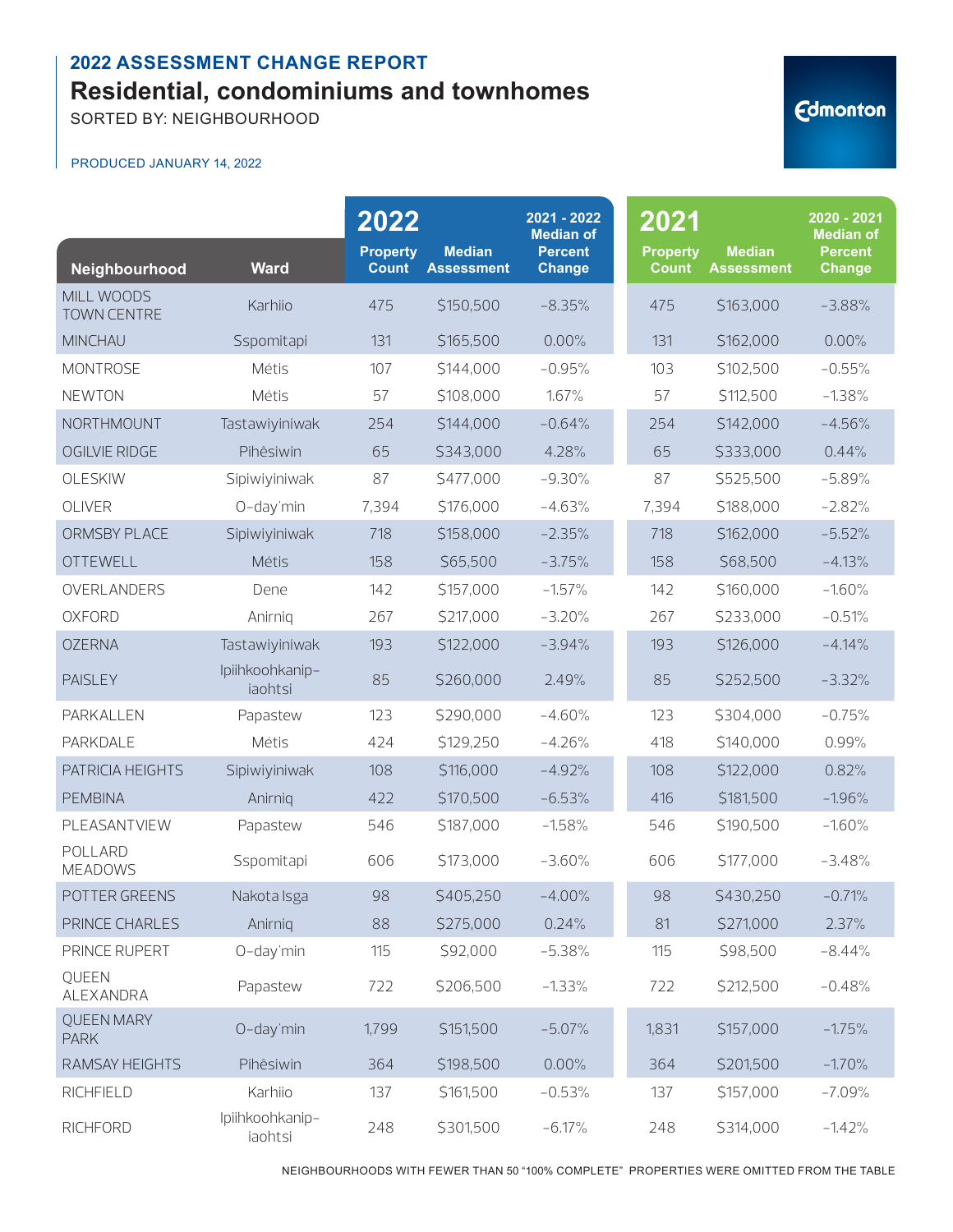SORTED BY: NEIGHBOURHOOD

#### PRODUCED JANUARY 14, 2022

| Neighbourhood                    | <b>Ward</b>                | 2022<br><b>Property</b><br><b>Count</b> | <b>Median</b><br><b>Assessment</b> | 2021 - 2022<br><b>Median of</b><br><b>Percent</b><br><b>Change</b> | 2021<br><b>Property</b><br><b>Count</b> | <b>Median</b><br><b>Assessment</b> | 2020 - 2021<br><b>Median of</b><br><b>Percent</b><br><b>Change</b> |
|----------------------------------|----------------------------|-----------------------------------------|------------------------------------|--------------------------------------------------------------------|-----------------------------------------|------------------------------------|--------------------------------------------------------------------|
| RIDEAU PARK                      | Papastew                   | 269                                     | \$174,500                          | $-3.68%$                                                           | 269                                     | \$181,500                          | $-1.88%$                                                           |
| <b>RITCHIE</b>                   | Papastew                   | 669                                     | \$231,000                          | $-4.03%$                                                           | 669                                     | \$245,500                          | $-1.20%$                                                           |
| RIVERDALE                        | O-day'min                  | 278                                     | \$276,250                          | $-3.66%$                                                           | 278                                     | \$284,250                          | $-1.64%$                                                           |
| RIVER VALLEY<br><b>HERMITAGE</b> | Dene                       | 62                                      | \$179,500                          | 1.70%                                                              | 62                                      | \$177,750                          | $-0.14%$                                                           |
| <b>ROSENTHAL</b>                 | Nakota Isga                | 364                                     | \$262,000                          | 1.75%                                                              | 354                                     | \$257,500                          | $-1.55%$                                                           |
| <b>ROSSDALE</b>                  | O-day'min                  | 116                                     | \$226,250                          | $-5.80%$                                                           | 116                                     | \$244,250                          | $-0.84%$                                                           |
| ROYAL GARDENS                    | Papastew                   | 375                                     | \$135,500                          | $-4.10%$                                                           | 377                                     | \$142,000                          | $-1.31%$                                                           |
| RUNDLE HEIGHTS                   | Métis                      | 295                                     | \$108,000                          | 2.26%                                                              | 295                                     | \$105,500                          | $-5.80%$                                                           |
| <b>RUTHERFORD</b>                | Ipiihkoohkanip-<br>iaohtsi | 1,885                                   | \$191,000                          | $-3.19%$                                                           | 1,885                                   | \$194,500                          | $-2.27%$                                                           |
| <b>SAKAW</b>                     | Karhiio                    | 197                                     | \$172,500                          | $-4.68%$                                                           | 197                                     | \$172,500                          | $-6.45%$                                                           |
| <b>SATOO</b>                     | Karhiio                    | 280                                     | \$164,000                          | 2.46%                                                              | 280                                     | \$165,000                          | $-0.67%$                                                           |
| <b>SCHONSEE</b>                  | Tastawiyiniwak             | 572                                     | \$236,000                          | 0.77%                                                              | 568                                     | \$230,000                          | $-1.31%$                                                           |
| <b>SECORD</b>                    | Nakota Isga                | 198                                     | \$274,000                          | 0.77%                                                              | 198                                     | \$266,500                          | $-4.07%$                                                           |
| <b>SHERBROOKE</b>                | Anirnig                    | 220                                     | \$114,000                          | $-10.51%$                                                          | 220                                     | \$127,500                          | $-3.31%$                                                           |
| SHERWOOD                         | Sipiwiyiniwak              | 83                                      | \$70,500                           | $-1.71%$                                                           | 112                                     | \$71,500                           | $-3.86%$                                                           |
| <b>SIFTON PARK</b>               | Dene                       | 120                                     | \$159,250                          | $-3.23%$                                                           | 120                                     | \$164,000                          | $-4.88%$                                                           |
| SILVER BERRY                     | Sspomitapi                 | 442                                     | \$199,750                          | 0.24%                                                              | 442                                     | \$198,500                          | $-1.02%$                                                           |
| <b>SKYRATTLER</b>                | Ipiihkoohkanip-<br>iaohtsi | 342                                     | \$96,500                           | 1.64%                                                              | 342                                     | \$98,500                           | $-4.82%$                                                           |
| <b>SOUTH</b><br>TERWILLEGAR      | Pihêsiwin                  | 1,635                                   | \$174,500                          | $-3.03%$                                                           | 1,635                                   | \$181,000                          | $-2.99%$                                                           |
| SPRUCE AVENUE                    | O-day'min                  | 91                                      | \$201,500                          | $-0.79%$                                                           | 89                                      | \$206,000                          | $-2.06%$                                                           |
| <b>STARLING</b>                  | Nakota Isga                | 80                                      | \$252,500                          | 3.11%                                                              | 80                                      | \$244,000                          | $-3.98%$                                                           |
| <b>STEINHAUER</b>                | Ipiihkoohkanip-<br>iaohtsi | 171                                     | \$182,000                          | 2.76%                                                              | 171                                     | \$177,000                          | $-3.90%$                                                           |
| <b>STRATHCONA</b>                | Papastew                   | 1,724                                   | \$192,000                          | $-3.50%$                                                           | 1,723                                   | \$203,000                          | $-2.00%$                                                           |
| SUDER GREENS                     | Nakota Isga                | 184                                     | \$234,750                          | $-4.45%$                                                           | 184                                     | \$245,500                          | $-1.56%$                                                           |
| <b>SUMMERLEA</b>                 | Sipiwiyiniwak              | 186                                     | \$166,500                          | $-5.52%$                                                           | 186                                     | \$176,000                          | $-1.27%$                                                           |
| <b>SUMMERSIDE</b>                | Karhiio                    | 685                                     | \$241,000                          | 0.81%                                                              | 685                                     | \$238,000                          | $-3.00%$                                                           |
| SWEET GRASS                      | Ipiihkoohkanip-<br>iaohtsi | 553                                     | \$175,500                          | 0.50%                                                              | 553                                     | \$175,500                          | $-6.35%$                                                           |
| <b>TAMARACK</b>                  | Sspomitapi                 | 289                                     | \$242,000                          | 0.81%                                                              | 279                                     | \$239,500                          | $-3.74%$                                                           |

NEIGHBOURHOODS WITH FEWER THAN 50 "100% COMPLETE" PROPERTIES WERE OMITTED FROM THE TABLE